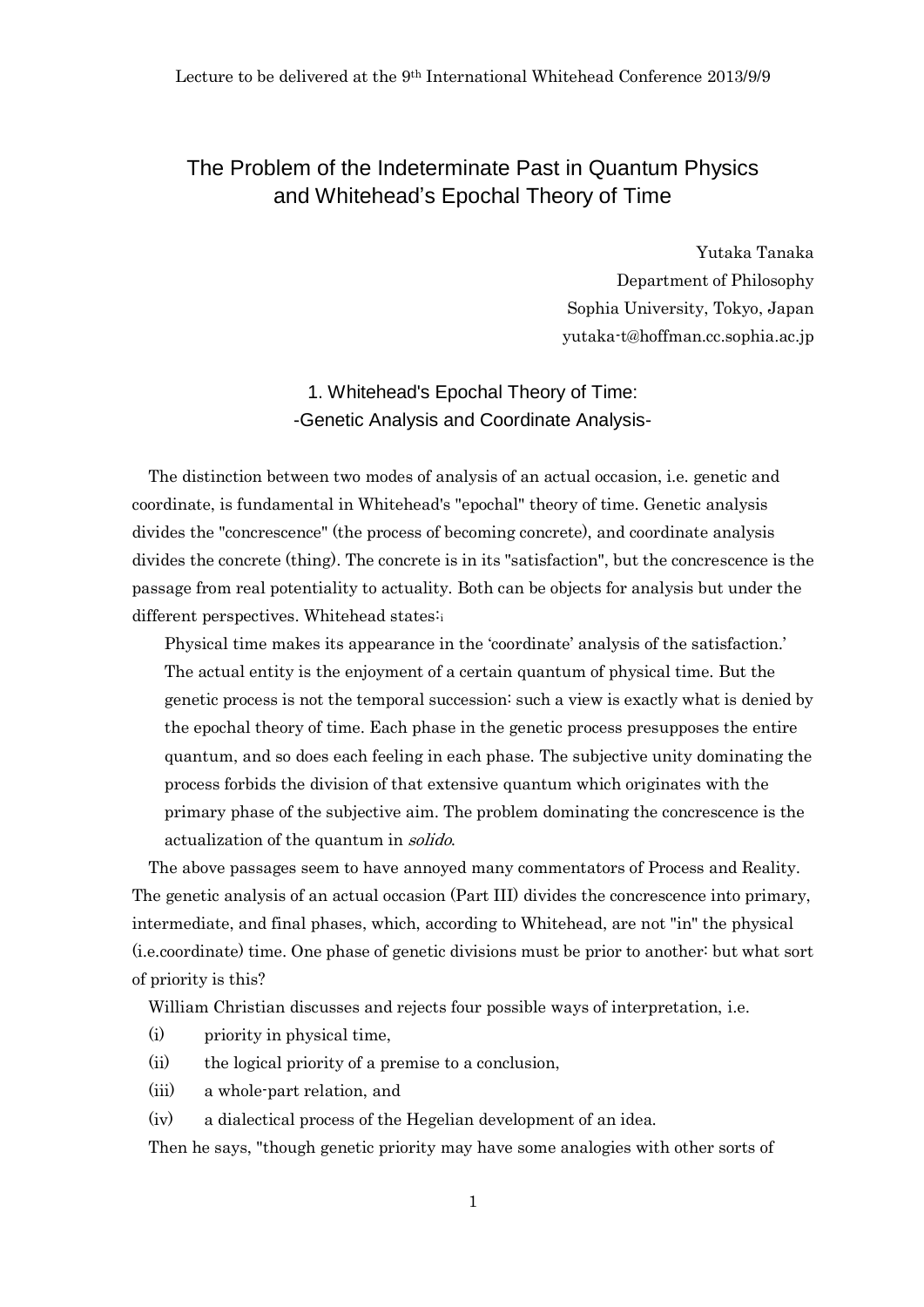priority, we must accept it as something of its own kind, but he does not analyze further the *sui generis* character of genetic divisions." ii

Charles Hartshorne also questions the validity of "genetic" analysis, and proposes to accept only the succession of phases in the physical time.iii

If we take into consideration the impact of quantum physics on the emergence of Whitehead's metaphysics, as Lewis Ford shows in detail in his book  $\psi$ , we naturally expect that the "epochal" theory of time has something to do with the quantum "jump", or the discontinuous transition from potentiality to actuality.

But we need some cautions. The references of quantum physics in Science and the Modern World (1925) is mainly to the primary stage of quantum theory in the early 1920's, and there is no textual evidence concerning whether Whitehead knows the final stage of quantum physics established by Bohr, Heisenberg, Schrördinger and other contemporary physicists.

The composition of Process and Reality began at the Gifford Lectures in 1927, and the same year was memorable to the history of quantum physics: Bohr stated his principle of "complementarity" and stressed the"*individuality*" of quantum event in his Como Lectures, and Heisenberg published his paper of Indeterminacy Principle in Zeitschrift für Physik.

Only two years later, Process and Reality was published (1929): although Whitehead did not mention Bohr's principle of "complementarity", nor Heisenberg's indeterminacy principle, there are indeed a striking correspondence between Whitehead's metaphysical analysis of an actual occasion on the one hand and Bohr's and Heisenberg's physical analysis of quantum events on the other hand.

The purpose of this paper is not to confirm or disconfirm the historical influence of Bohr's or Heisenberg's ideas on Whitehead's metaphysics. That is an interesting study in itself, but will remain only a conjecture. Rather, I will consider the problem of temporality in the interpretation of Heisenberg's indeterminacy principle, and then discuss Bohr's concept of "individuality" of quantum events under the Whiteheadian perspective.

I will show that Whitehead's distinction between "genetic" and "coordinate" analysis of an actual occasion proves to be relevant to the interpretation of the delayed-choice experiment in quantum physics: this experiment is about the "indeterminate" past, which will catch the attention of process thinkers who take the "determinate" past for granted and think that only the future is indeterminate.

Lastly, I will present a new approach of quantum logic to analyse Bohr's concept of "individuality" of a quantum event. This approach uses the concept of "divisibility" of an event by another event, and defines the concept of "commensurability" of events. Then I will characterize the classical world by saying that all events are commensurable with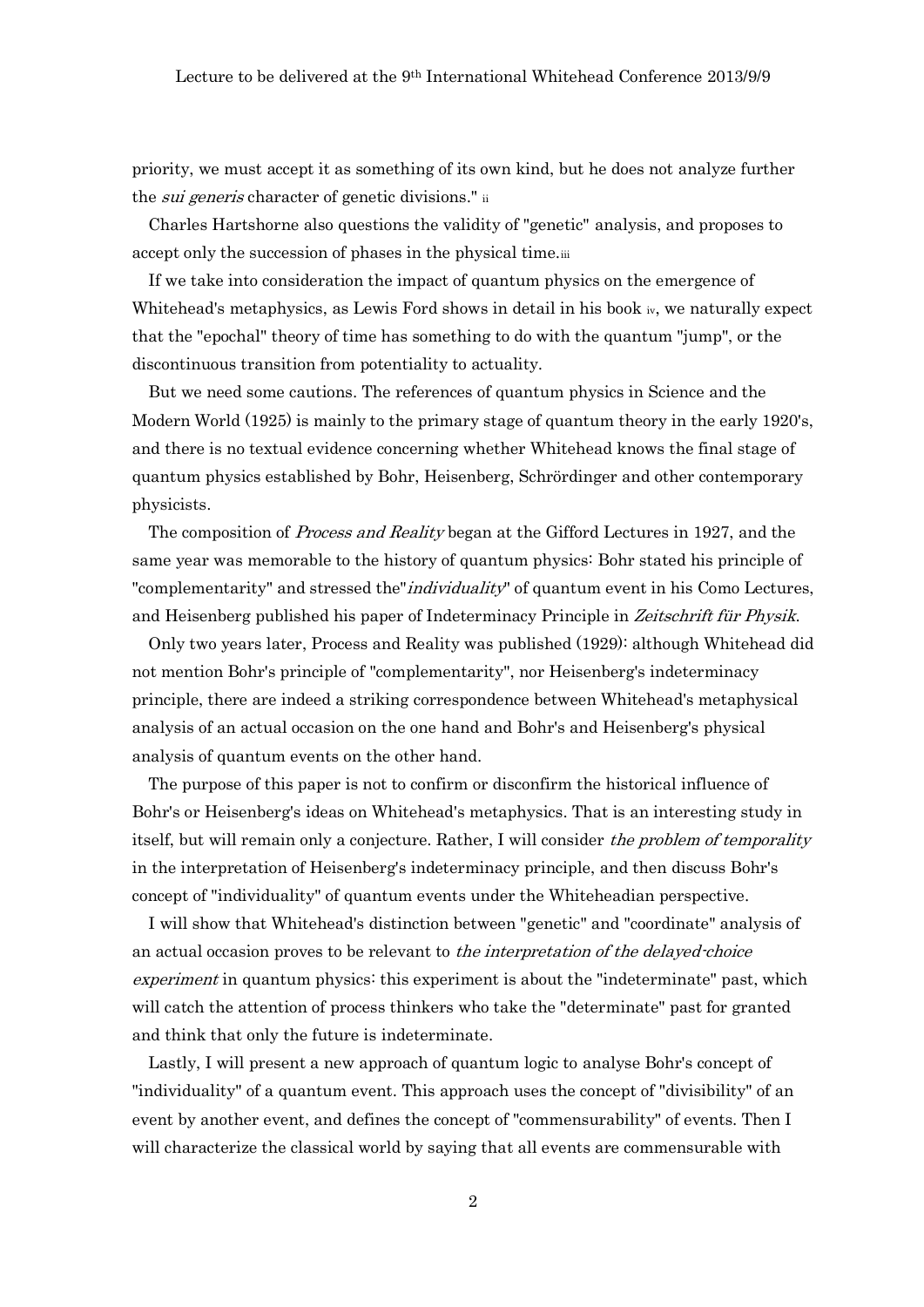each other whereas the quantum world is characterized by saying that some events are incommensurable with each other. This analysis may be interesting to Whiteheadian scholars because it will teach us that the concept of "individuality" of an quantum event denies atomism in so far as atomism presupposes the divisibility of an complex event into atomic component events. Many scholars think of Whitehead's epochal theory of time as "temporal atomism", and arbitrarily conjecture the existence of a temporal atom with a very minute scale of duration. Once we accept the quantum logical analysis and apply it to the epochal theory of time, we will understand the key concept is the "individuality" of an actual occasion and not "atomism" of any kind.

# 2. Heisenberg's Indeterminacy Principle and Time: Is there an indeterminate past?

In the Physical Principles of the Quantum Theory Heisenberg insists on the essential contingency of the future in his famous principle of indeterminacy. This principle states that we cannot exactly predict the future state of a physical system on the basis of the knowledge of the past. What we can do is only the probabilistic prediction which is testable, not by a single experiment, but only by statistical ensembles. The contingency of the future in this sense is a common notion of physicists today who have accepted the Copenhagen interpretation of quantum physics.

Suppose the future behavior of a photon coming in the half-silvered mirror (beam splitter):

if it reflects from the mirror, it will travel the route  $\alpha$ , and if it goes through the mirror, it will travel another route  $\beta$ . We do not know which route the photon will choose in advance, but can confirm afterward its choice by using the photo-detector: the exchange of energy between the photon and the photo-detector will testify the particle-character of a photon which cannot travel simultaneously two different routes. If the photo-detector E at the end of the route  $\alpha$  clicks, then the photo-detector F at the end of the route  $\beta$  does not click, and vice versa.

The classical description of a particle presupposes determinism in principle without any reference of an observer. The need of statistics only shows our ignorance of the physical system and there is nothing indeterminate in the system itself both in the past and in the future.

Against such a standpoint the Copenhagen interpretation of quantum physics proposes the indeterminacy principle. Statistical treatise is essential because we cannot predict the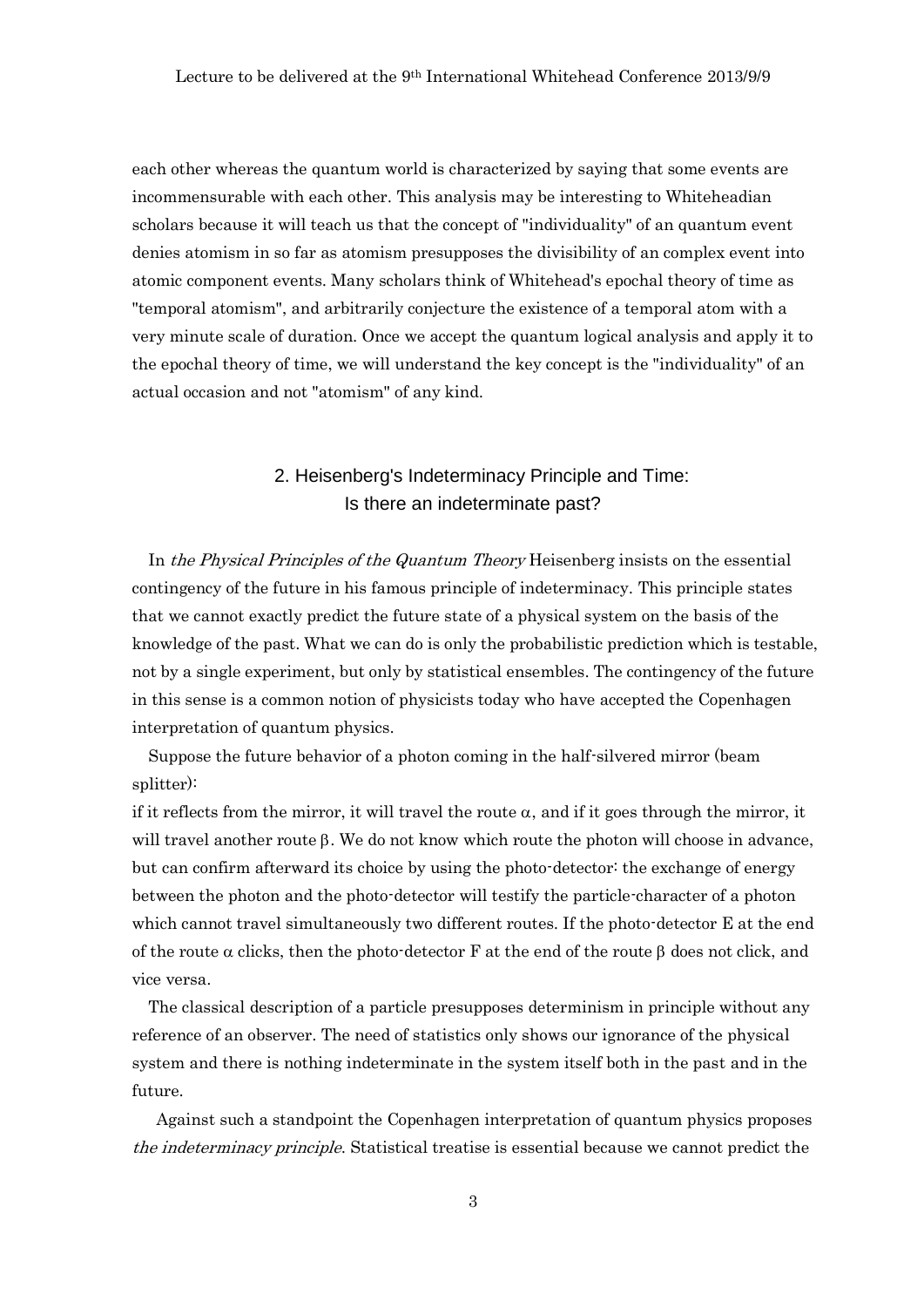future behavior of a particle exactly in the individual case because of the indivisible relation of an observer and observed. Heisenberg refrains from talking about "reality" of the intermediate state of a physical system between our actual observations.

When applied to the future event, the indeterminacy principle seems reasonable to common-sense because common-sense well knows future contingency. But what about past contingency?

If the indeterminacy principle stresses the indivisible connection between the observer and the observed, does the same principle apply not only to the future but also to the past? Not omniscient about the past, we have often to retrodict, i.e. conjecture about what happened in the past, on the basis of present data.

That the past is determinate at all its aspects without any observer is the postulate of physical realism, which can not be accepted unconditionally by the Copenhagen interpretation.

Then must we accept the idea of an "indeterminate" past in some sense in quantum physics?

Indeed Heisenberg was aware of this question and discussed it in The Physical Principles of the Quantum Theory (1930): $_{v}$ 

The Indeterminacy Principle does not refer to the past: if the velocity of the electron is at first known and the position then exactly measured, the position for times previous to the measurement may be calculated. Then for these past times  $\Delta p \Delta q$  is smaller than the usual limiting value, but this knowledge of the past is of a purely speculative character, since it can never (because of the unknown change in momentum caused by the position measurement) be used as an initial condition in any calculation of the future progress of the electron and thus cannot be subjected to experimental verification. It is a matter of a personal belief whether such a calculation concerning the past history of the electron can be ascribed any physical reality or not.

In the above citation Heisenberg did not reject the idea of an "indeterminate" past, but thought that such an idea was "purely speculative" character, and " matter of a personal belief" because it cannot be subjected to experimental verification. To Heisenberg at the 1920's only the prediction of the future was important, and the mathematical theory assisted him to calculate the probability of the end-state given the initial state: the description of the intermediate development of the system between two objectively recorded or recordable states did not seem to correspond to physical reality.

On the other hand, Einstein, as a critic of quantum physics, did not admit Heisenberg's standpoint, especially that the indeterminacy principle does not refer to the past.

4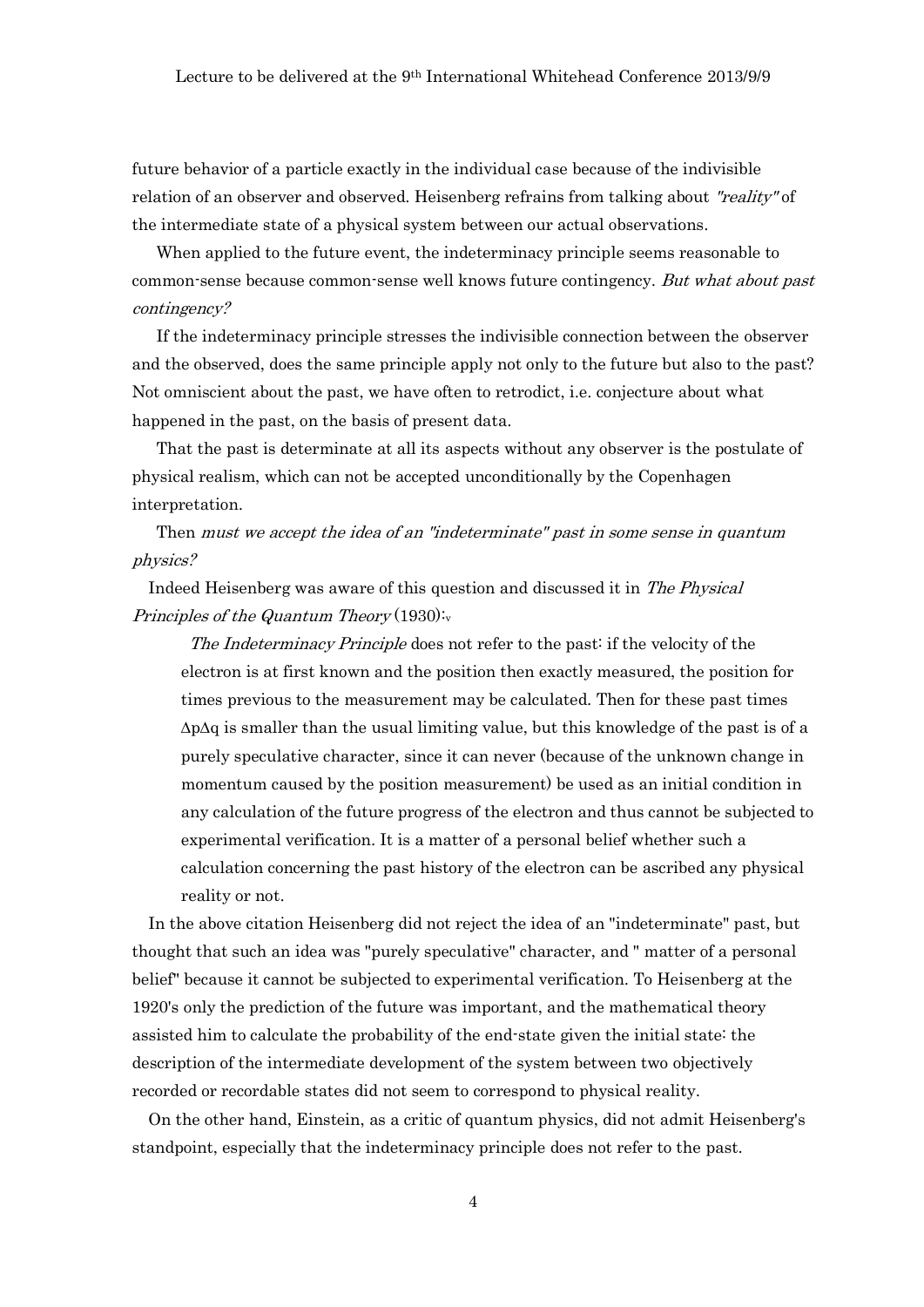In the paper "Knowledge of Past and Future in Quantum Mechanics"(1931), Einstein proposed an imaginary experiment, in which "the possibility of describing the past path of one particle would lead to predictions as to the future behavior of a second particle of a kind not allowed in the quantum mechanics. " vi

So Einstein concluded that "*the principle of the quantum mechanics must involve an* indeterminacy in the description of past events which is analogous to the indeterminacy in the prediction of future events." This should be understood in the context of Einstein's argument against the alleged "completeness" of quantum physics just in the same way that the purpose of EPR argument (1935) was to show that the "completeness" of quantum physics would lead to absurdity. In other words, Einstein did not positively assert the existence of an indeterminate past event, but only intended to deduce it as the necessary conclusion of the alleged "completeness" of quantum physics.

The problem of the "indeterminate" past re-appeared about fifty years later in J. A.Wheeler's discussion of the "delayed-choice" experiment. This experiment is not an imaginary but an actual one which uses one particle (say, photon) instead of two particles in Einstein's case. vii

Fig. Schematic diagram of Wheeler's delayed choice experiment



Laser light incident on a half-silvered mirror A divides into two beams: one is along the path ABD( $\alpha$ ), and the other is along the path ACD( $\beta$ ). In the above experimental arrangement a detection of a given photon by either by E or F suffices to determine which of the two alternative routes the photon will have traveled. This is the particle mode of the experiment. The photon travels either the route  $\alpha$  or the route  $\beta$ .

If, now, a second half-silvered mirror D is inserted at the crossing points, the two beams are recombined , part along the route into E, and part along the route into F.

This will cause wave interference effects, and the strengths of the beams going into E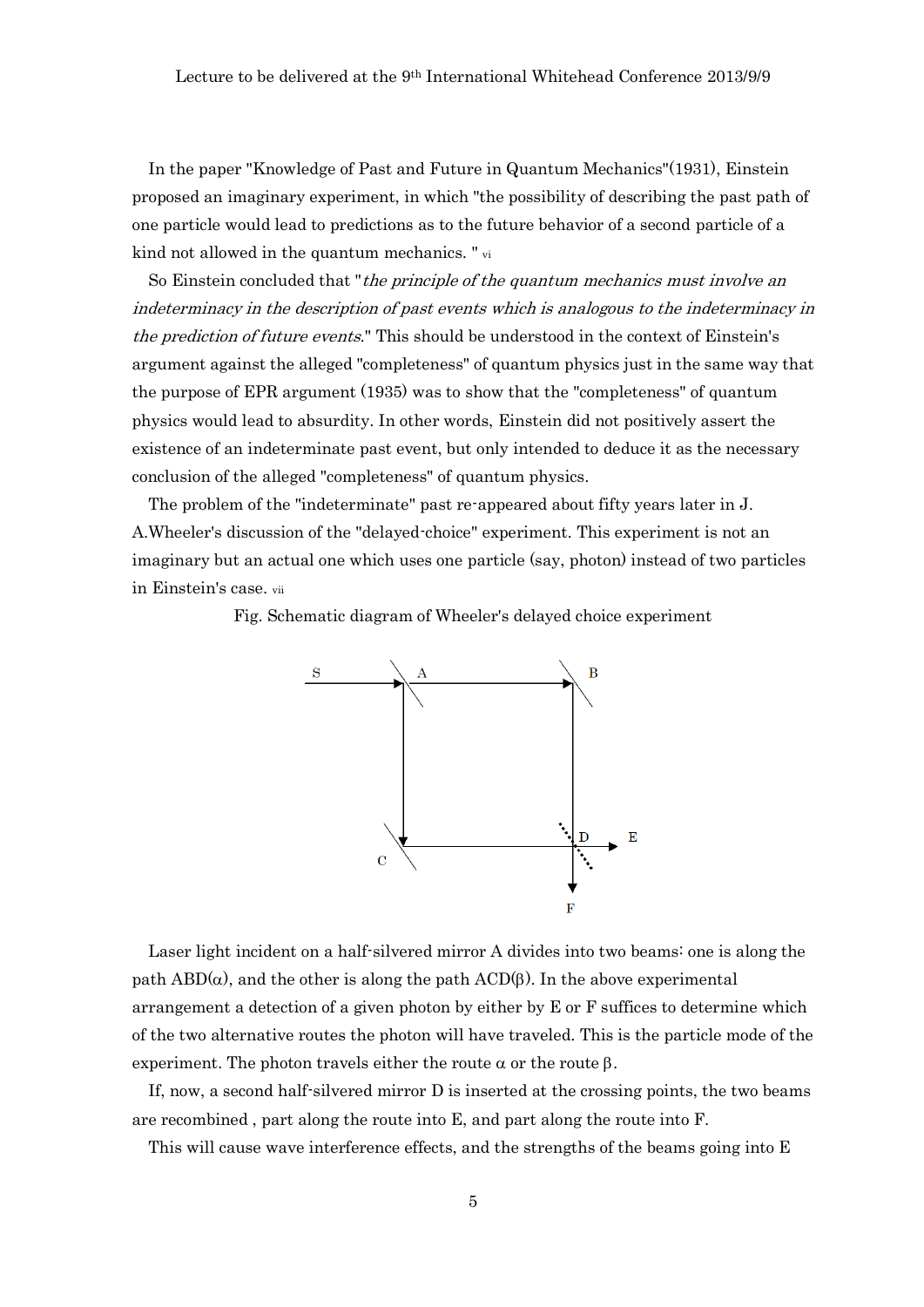and F respectively will then depend on the relative phases of the two beams at the point of recombination. These phases can be altered by adjusting the path lengths, thereby essentially scanning the interference pattern. And this is the wave mode of the experiment. The photon travels in some way both routes,  $\alpha$  and  $\beta$ , at the same time.

Now the crucial point is that the decision of whether or not to insert the second half-silvered mirror D can be left until a given photon has almost arrived at the cross-over point. Thus one decides whether the photon "shall have come by one route, or by both routes" after it has "already done its travel".

After confirming the fact that what we can say of past events is decided by (delayed )choices made in the near past and now, Wheeler discusses the possibility that the phenomena called into being by the present decision can reach backward in time, even to the earliest days of theuniverse. He says: viii

To use other language, we are dealing with an elementary act of creation. It reaches into the present from billions of years in the past. It is wrong to think of the past as "already existing" in all detail. The "past" is theory. The past has no existence except as it is recorded in the present. By deciding what questions our quantum registering equipment shall put in the present we have an undeniable choice in what we have the right to say about the past.

The interpretation of the indeterminacy principle will be altered if we accept the concept of the past indeterminacy. Heisenberg originally considered this principle as the limit of the exactitude of two incommensurable quantities at the simultaneous measurement. But the indeterminacy of past events which have not been recorded, have a connection, not with their simultaneous measurability, but rather with *the definability of their historic* routes. That the definition of the past route or history of a particle depends on the present choice of an experimenter is the meaning of an "indeterminate past".

## 3. Bohr's Framework of Complementarity

Bohr's principle of "complementarity" is more closely connected with the "*individuality*" of a quantum event rather than with the indeterminacy principle. His emphasis is mainly on the definition of a quantum process, and not on the unavoidable "disturbance" or "physical influence" of the observer on the observed. His arguments rest on the insight that in quantum physics "we are presented with the inability of the classical frame of concepts to comprise the peculiar feature of indivisibility, or "*individuality*", characterizing the elementary process. The quantum paradox arises from "the apparent contradiction between the exigencies of the general superposition principle of the wave description and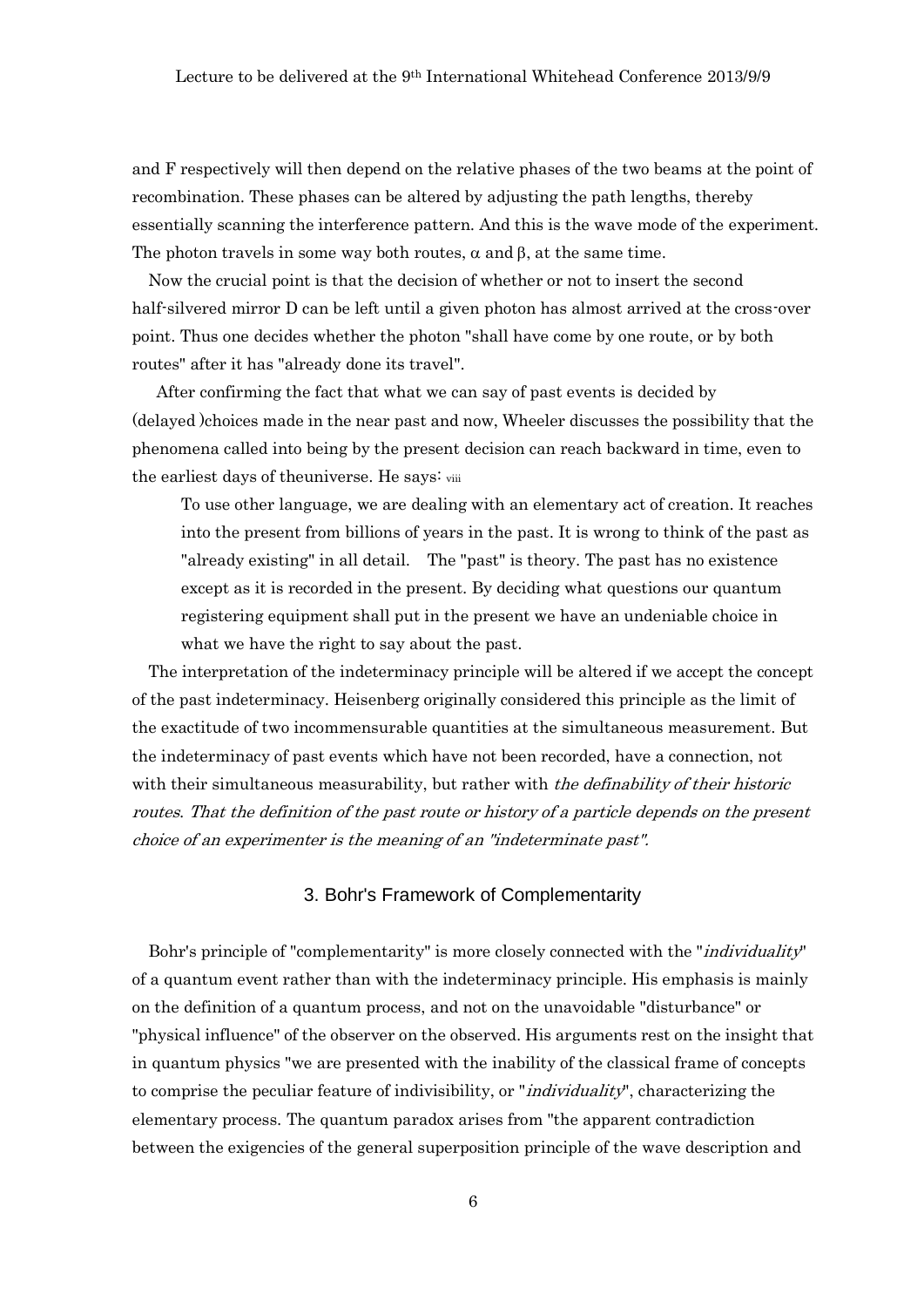the feature of individuality of the elementary atomic processes."

Stressing the impossibility of any sharp separation between the behavior of atomic objects and the interaction with the measuring instruments which serve to define the conditions under which the phenomena appear, he writes: $i<sub>x</sub>$ 

The individuality of the typical quantum effects find its proper expression in the circumstance that any attempt of subdividing the phenomena will demand a change in the experimental arrangement introducing new possibilities of interaction between objects and measuring instruments which in principle cannot be controlled. Consequently, evidence obtained under different experimental conditions cannot be comprehended within a single picture, but must be regarded as complementary in the sense that only the totality of the phenomena exhausts the possible information about the objects.

Bohr distinguishes two modes of the description of a quantum process, which are "complementary but exclusive": one is "the space-time coordination", and the other is "the claim of causality". The two modes of description, though united in the classical theories, should be considered as "complementary but exclusive features of the description" in quantumphysics.

Heisenberg summed up the framework of complementarity in the following diagram.<sup>x</sup>



Now we are ready to compare Bohr's (physical) framework of complementarity with Whitehead's (metaphysical) distinction between "coordinate" and "genetic" analysis of an actual occasion. The structurally similar arguments really characterize the theory of "concrescence" and space-time coordination in Process and Reality.

Whitehead's discussion of causality, efficient or final, belongs to the genetic analysis of an actual occasion, i.e. in his Theory of Prehension. The internal development of "concrescence" of an actual occasion is thetheme of this analysis. But according to Whitehead this internal process itself does not occur in physical time. Physical time makes its appearance in the "coordinate" analysis of the "satisfaction". Each phase in the genetic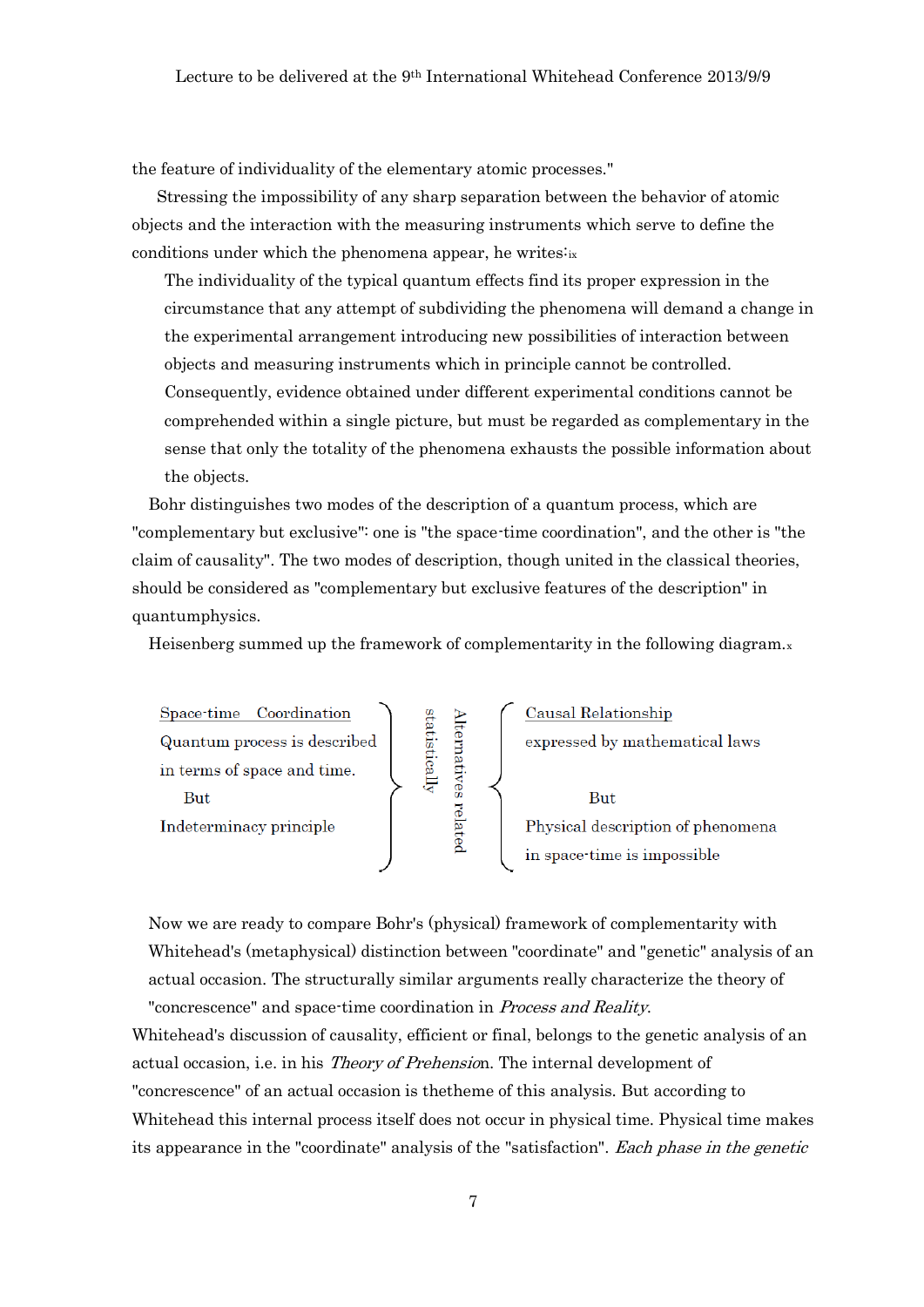#### process presupposes the entire quantum---that is the point of the "epochal" theory of time.

The distinction between genetic and coordinate analyses has a bearing on the divisibility of the space-time region. The region of an actual occasion is divisible according to the coordinate analysis, but is undivided in the genetic growth. So the epochal theory of time stresses the coordinately indivisible character of an actual occasion.

Commentators of Whitehead's metaphysics, as far as I know, do not seem to have grasped fully the "individuality" of an actual occasion. The epochal theory of time was usually discussed through Zeno's paradox of motion and change, and considered as the metaphysical postulate which makes it possible for us to talk about "becoming" at all.

I do not say that it is wrong, but only that such a metaphysical postulate is not sufficient to the concrete analysis of "becoming" and its relation to space-time.

For example, the epochal theory of time is often characterized as "temporal atomism". $\dot{x}$ But "atomism" is not a happy word in the sense that it has a connotation of mechanical world-view. Whitehead's standard usage is "the cell theory of actuality", and not "atomism" in the mechanical worldview.

Moreover, an "individual" quantum event is not necessarily microscopic. The simultaneous correspondence of the EPR experiment shows us the "individuality" of a quantum process at a long (macroscopic) distance. The delayed-choice experiment shows us that the individual quantum process may have an "indeterminate past" according to the coordinate divisions of space-time.

So the region of an individual quantum process may have an arbitrary size with respect to space-time coordinates.

In the next section I will analyze the concept of "individuality" by using a quantum logical analysis and show that the concept of completeness which Einstein presupposes in his criticism of quantum physics is irreverent to the quantum world.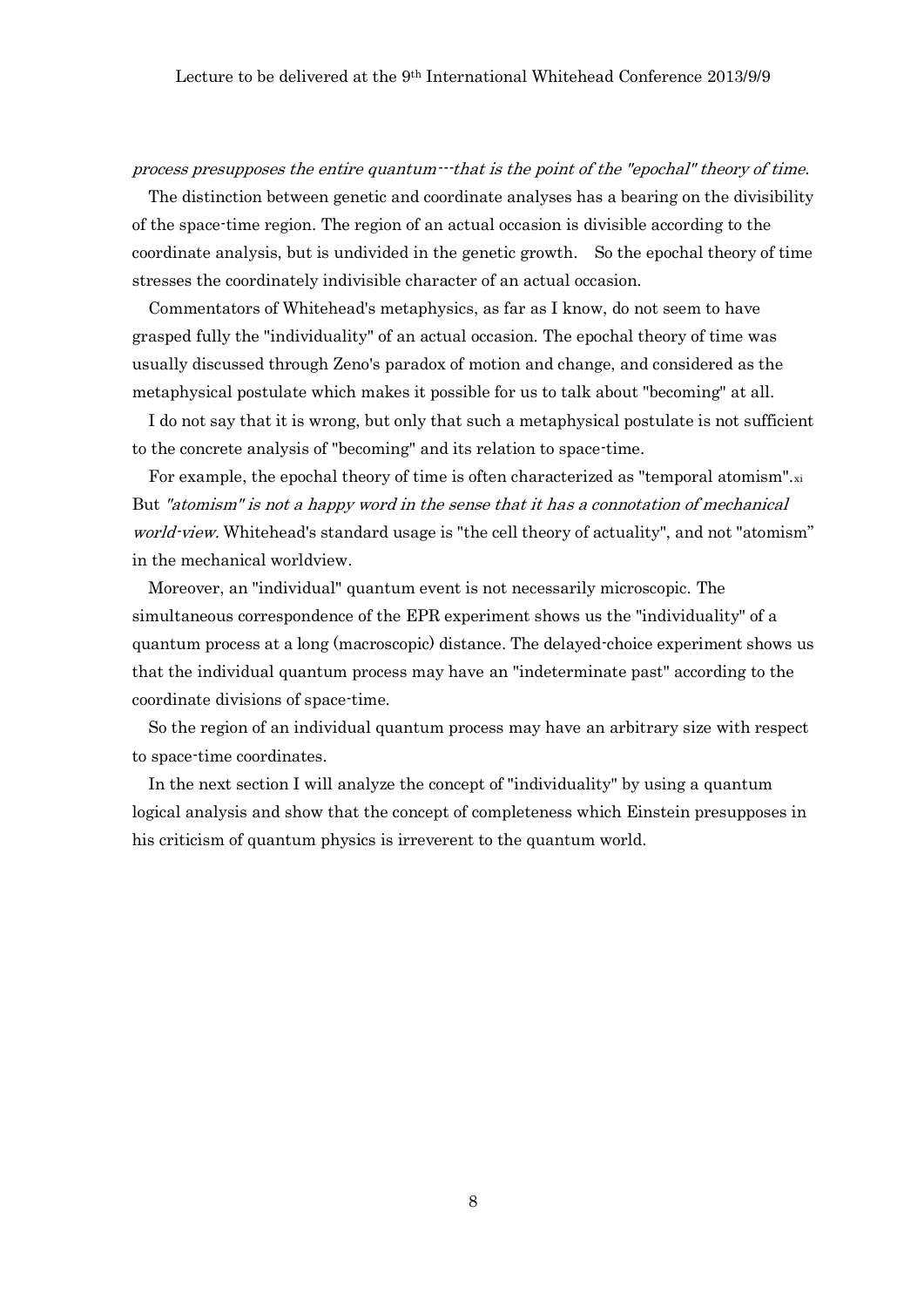## 4. A quantum logical Analysis of the Indivisibility, or "Individuality" of an Event

There is a hidden presupposition when we apply classical logic to the empirical world, namely, that all events are divisible with each other, or that all events are commensurable.

This presupposition fails to be the case in the quantum world, so that one of the most fundamental laws of classical logic cannot claim universal validity.

In order to define the "divisibility" and "commensurability" of events, some preliminary discussions are in order.

Suppose two events, a and b:

a: The wind will blow tomorrow. b: Rain will fall tomorrow.

The two statements which predict the weather tomorrow are, strictly speaking, not propositions. Truth-values of propositions must be eternal in the sense that they must be fixed independent of the time when they are stated by any speaker. We cannot fix truth values of the above statements today unless we are determinists. Tomorrow we can verify these predictions, but we are not titled to assign truth-values to these contingent statements today. The truth-table approach of classical logic is irrelevant to the contingent world of quantum physics.

I will give an introduction of quantum logic, which is wider than classical logic in its application in the sense that it can analyze contingent events in addition to determinate propositions.

Now we define the divisibility of events as follows. (1) aDb: The event a is divisible by the event b

 $aDb$   $def \Leftrightarrow a = (a \cap b) \cup (a \cap b)$ 

The right-hand side of this definition is the equivalence which we implicitly assume in our every day talk. "The wind will blow tomorrow" is equivalent to "The wind will blow and rain will fall tomorrow, or the wind will blow and rain will not fall tomorrow."

We can use Ven's diagram to visualize the divisibility of events.



 Divisibility of events shown in Boolean algebraic structure which characterizes classical logic.

It is noteworthy that both Wittgenstein's Tractatus and Russell's "Logical Atomism"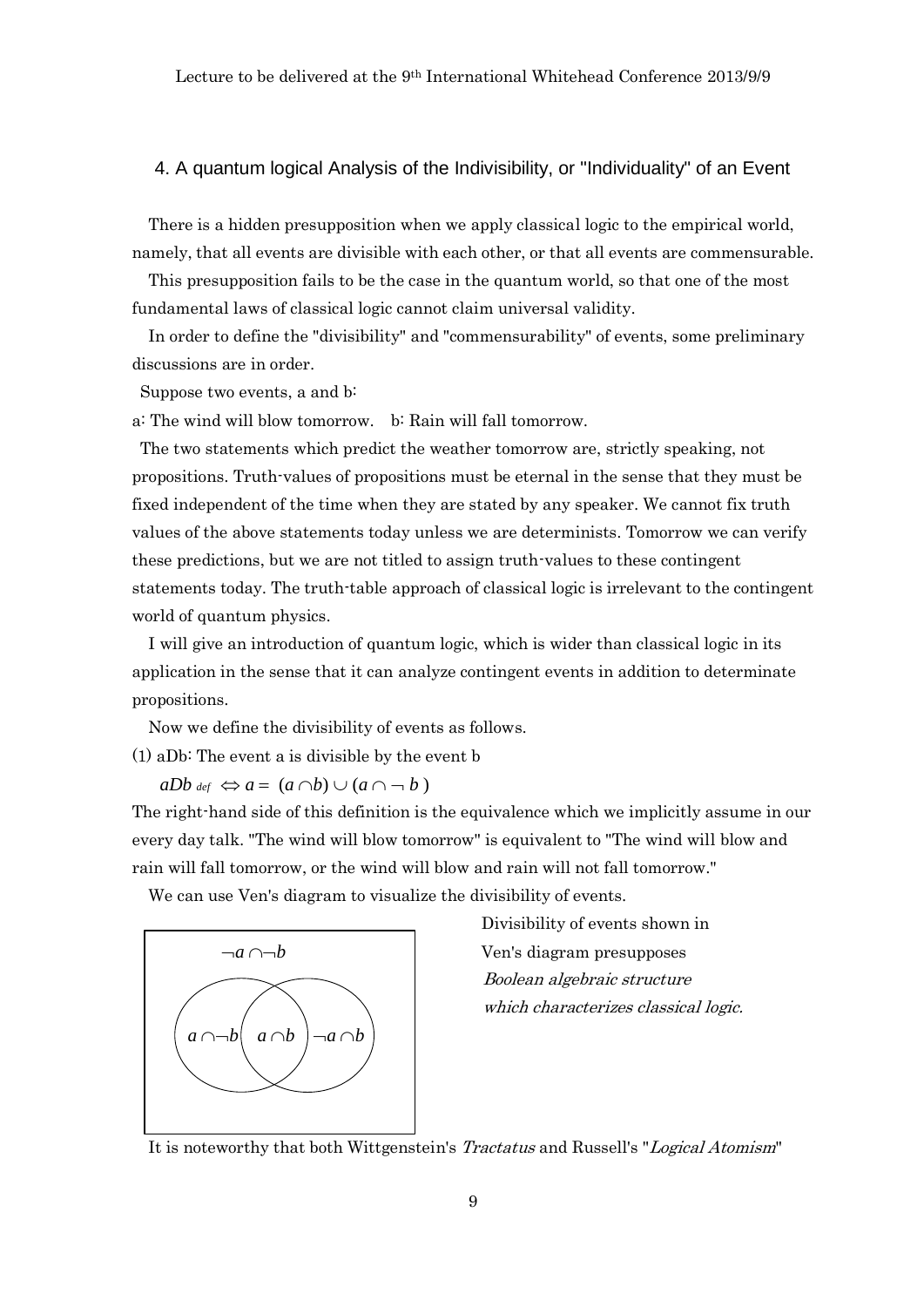implicitly presuppose that all events are divisible with each other: their analysis depend on the truthtable.

Classical logic with the Boolean algebraic structure is the background of their worldview.

If we denote  $p_1 = a \cap b$   $p_2 = a \cap b$   $p_3 = a \cap b$   $p_4 = a \cap b$ , we may call  $p_k$  ( $1 \leq k \leq 4$ ) atomic events because they make up the non-overlapping and exhaustive set of events. So we can decompose  $a, \neg a, b, \neg b$  into atomic events  $p_k$ .

In such a logical atomism, "the world divides into facts and the fact consists of atomic events (das Bestehen von Sachverhalten)----if we use Wittgenstein's phrase in Tractatus. The set of atomic events are called the logical spectrum of the world.

Note that the logical sprectrum of the world may be relative to our descriptive language. It may be simple and rough (as in the above case) or may be very fine(as in the case of a professional weather forecaster). Atomic events may be decomposed by another logical spectrum, and we will get the description of the world more and more in the detail. The point of logical atomism is not the existence of absolutely atomic events, but the divisibility of any event into more atomic events.

The usual formulation of quantum logic does not use the truth table, to say nothing of Ven's diagram. Quantum logical analysis seems difficult in its treatise.

So I will give a very simple and understandable semantical definition of quantum logic by using the concept of divisibility.

We define the concept of "commensurability" of events :

 $(2)$  aCb : the event a is commensurable with the event b

### $aCb$  *def*  $\Leftrightarrow aDb& bDa$

Note that "&" is the symbol of semantics (meta-language), and must be distinguished from " $\cap$ " of the object-language.

Now we can define the classical world in the following way.

(3) The world W is classical  $\deg \Leftrightarrow (\forall a \forall b) \{ (a \in W \& b \in W) \rightarrow aCb \}$ 

In the classical world all events are commensurable with each other, i.e. all events are divisible with each other. Let denote by 0 the null-event which is stipulated by the contradictory statement such as  $a \cap a$ , and by 1 the all-inclusive event which is stipulated by the tautology such as  $a \cup a$ . Then we can give a natural meaning to the concept of the "complete" description of the classical world by using the logical spectrum defined as follows:

# i.e.  $i \neq j \rightarrow b_i \cap b_j = \mathbf{0}$  and  $\bigcup_k b_k = \mathbf{1}$

The set of non-overlapping and exhaustive events  $B=\{b_k\}$  is called "logical spectrum",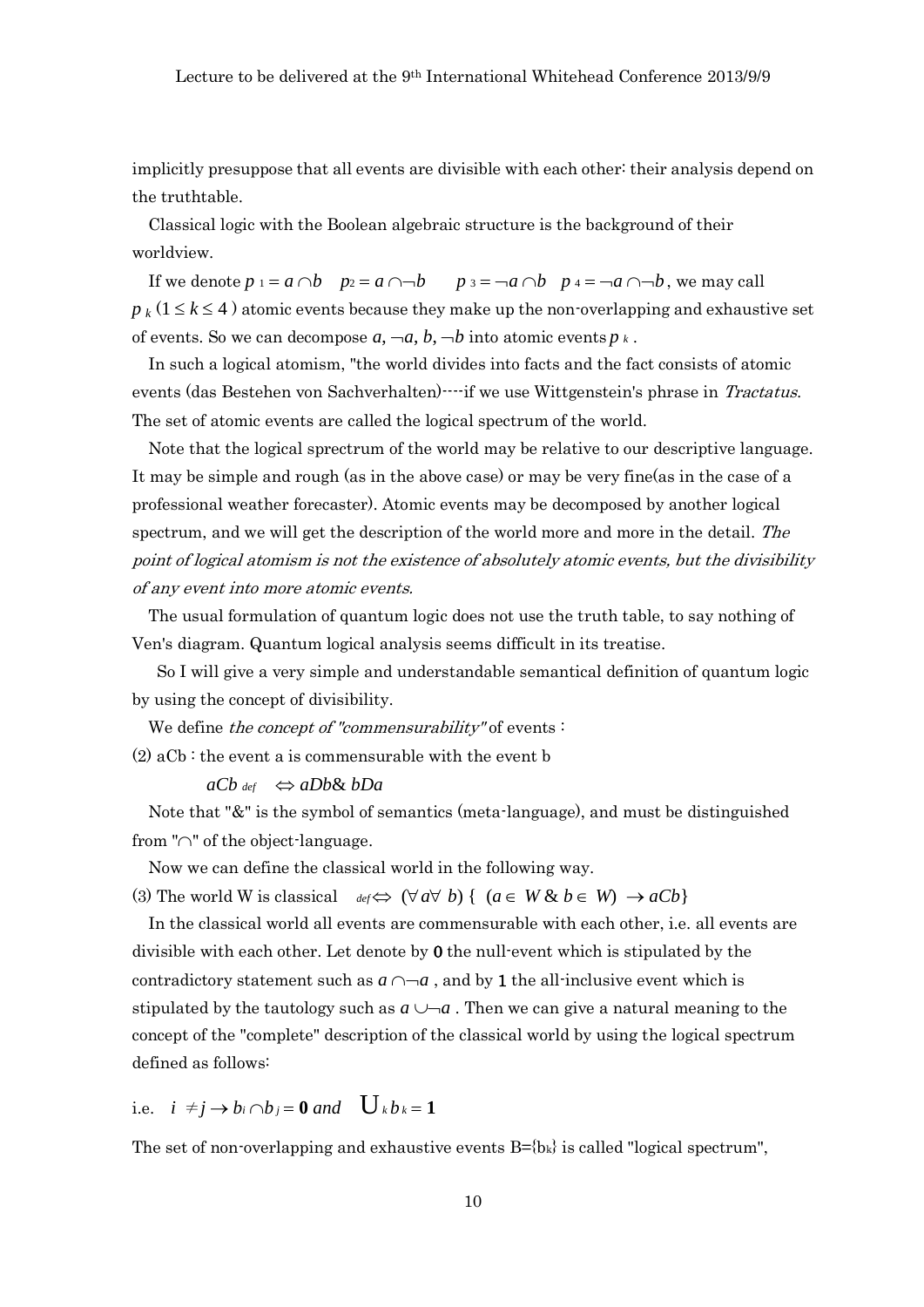In the classical world, any event <sup>a</sup> can be decomposed into the logical sum of atomic events with respect to the logical spectrum B as  $a = \mathbf{U}_{k} (a \cap b_{k}).$ 

More generally, if there are multiple logical spectra  $B$ <sup>1</sup>,  $B$ <sup>2</sup>, $B$ <sup>3</sup>,...... $B$ <sup>1</sup>,

 $a$  can be decomposed as  $b_{k(1)} \cap b_{k(2)} \ldots \cap b_{k(l)}$ 

,where  $b$ k(*l*) is a member of  $B$ <sup>*l*</sup> and  $\overline{\bigcup}$  k(*l*) is the sum of all possible combinations of  $b$  <sup>*l*</sup> k(*l*).

If we confine ourselves to the classical world which contains finite number of events, then we can easily stipulate the condition of the "complete description" of the classical world.

Let use the abbreviation  $w_m = b^l{}_{k(l)} \cap b^2{}_{k(2)} \cap ... b^l{}_{k(l)}$ 

Then we may say that the whole set of logical spectra  $\{B^I, B^2, B^3, \ldots, B^l\}$  gives the complete description of the classical world if  $a \cap w_m = 0$  *or*  $a \cap w_m = w_m$  for any event a, i.e., any event can be decomposed to the logical sum of*w <sup>m</sup>* , and we need not any additional logical spectrum. Each *w m* may be called an (absolutely) atomic event, and logical atomism is a suitable characterization of the classical world.

If we assign the equal probability for every atomic event *w <sup>m</sup>* , then we can calculate the <sup>a</sup> priori probability of the event a.

 $P(a) = \sum_{m(a)} P(w_{m(a)}) = n/N$  where N is the total number of atomic events, and n is the number of  $m(a)$  such that  $a \cap w_m = w_m$ .

The above description of the classical world is the logical basis of classical physics. The divisibility of any event  $a = (a \cap b) \cup (a \cap b)$  is always presupposed, and we may say that one of physicists' aims is to invent a new kind of logical spectrum so that we may get nearer to the ideal of the "complete" description of the world.

Quantum physics tells us that the divisibility formula  $a = (a \cap b) \cup (a \cap b)$  does not always hold. In the other words, there is a case in which the event  $a$  is indivisible by the event *b*.

For example, let a be "the spin of the electron is up along x-axis", and b be "the spin if the same electron is up along y-axis", then a is indivisible by  $b$ , because of the indeterminacy principle.

Note that the indivisibility of an event a doesn't mean that a is indivisible by any other event, but that there are *some* events by which a is indivisible. So we can define the individuality of an event as follows:

(4) The event a has the character of "*individuality*"  $\Leftrightarrow$   $_{def}(\exists x)(\sim aDx)$ .

As there exist quantum events with the character of "individuality", we cannot use the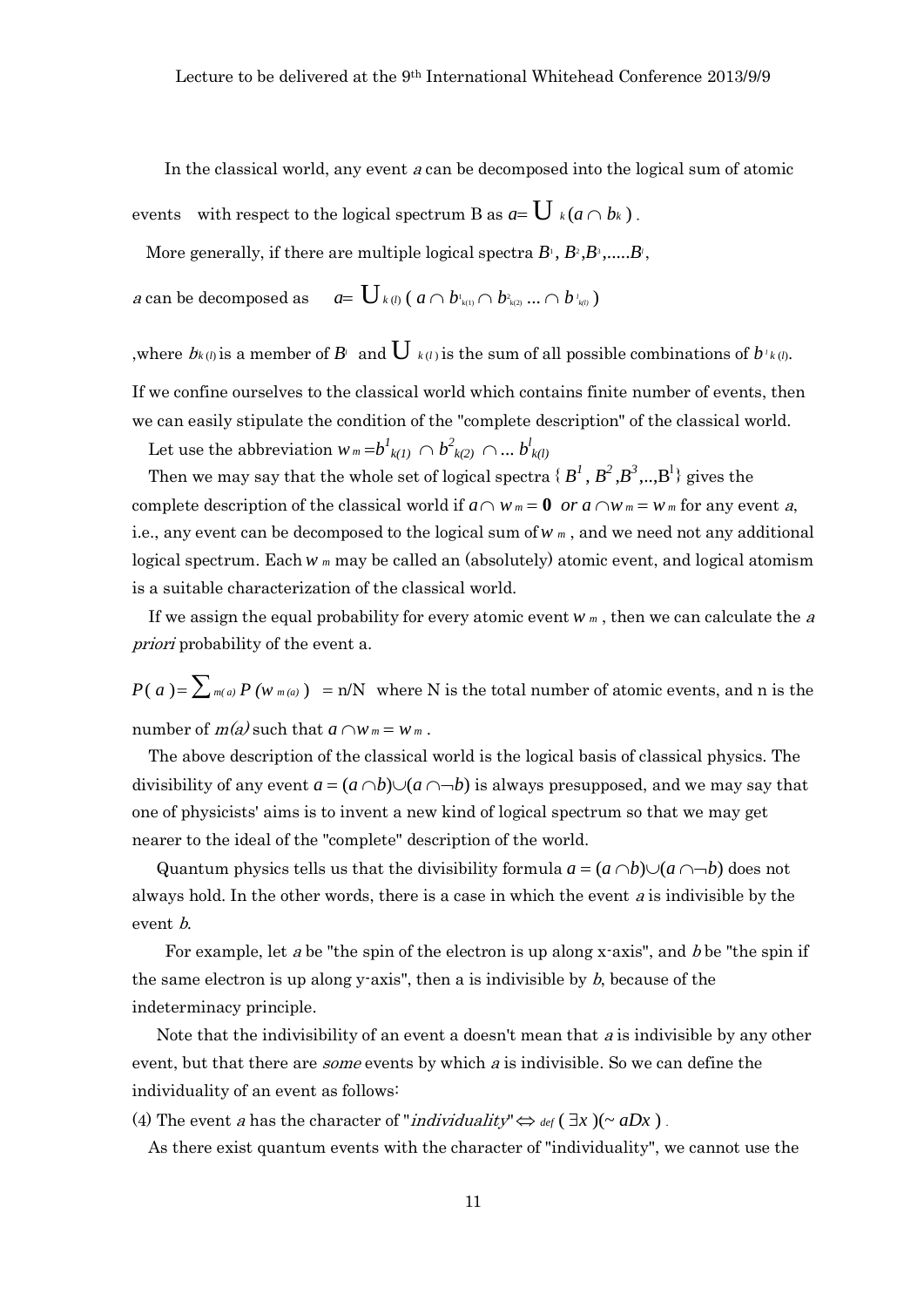probabilistic formula

 $p(a) = p(a \cap b) + p(a \cap b)$  when a is indivisible by b.

As explained later, this is the reason why the Bell-Inequality breaks down in quantum events.

The next task is to define the quantum world through the concept of divisibility. The quantum world is the world of quantum logic, which has the algebraic structure of orthomodular lattice. It is known that the orthocomplemented lattice is orthomodular if and only if the divisibility relation aDb is symmetrical.xii

So we can define the quantum world as follows:

(5) The world W is a quantum world if the relation of divisibility is symmetric, and there exist incommensurable events in W.

W is a quantum world

 $\Leftrightarrow$   $\det\{(\forall a, b)(a \in W \& b \in W) \rightarrow (aDb \rightarrow bDa)\}\&(\exists a, b)(a \in W \& b \in W \& \sim aCb).$ 

The distinction between "classical" and "quantum" worlds is analogous to the situation in relativity physics in which Riemann geometry as a generalization of Euclidean geometry holds. Some theorems of Euclid geometry as applied empirical data are not necessarily true in the relativistic world especially when gravitational effects are strong. Just in the similar way, some laws of the classical logic as applied to empirical data are not necessarily true in the quantum world when we observe incommensurable events.

As we can get classical logic by adding the condition of commensurability to quantum logic, quantum logic should not be considered as a "weird" or "strange" logic invented by logicians.

Rather, quantum logic is more faithful, than classical logic, to the concrete situation of experimental contexts because it does not presuppose the dogmatic thesis of divisibility of all events. Classical logic is embedded in the deterministic world of classical physics where all propositions have the prefixed truth-values independent of observers. The atomistic view of events is implicitly presupposed in classical physics. On the other hand, quantum physics, where irreducible contingency appears in the context of observation, admits the existence of an "indivisible" event.

The individuality of a quantum event can involve the macroscopic spatio-temporal extension. It can extends over two spatially-distant places (EPR correlation) and two temporally distant locations (delayed-choice experiment).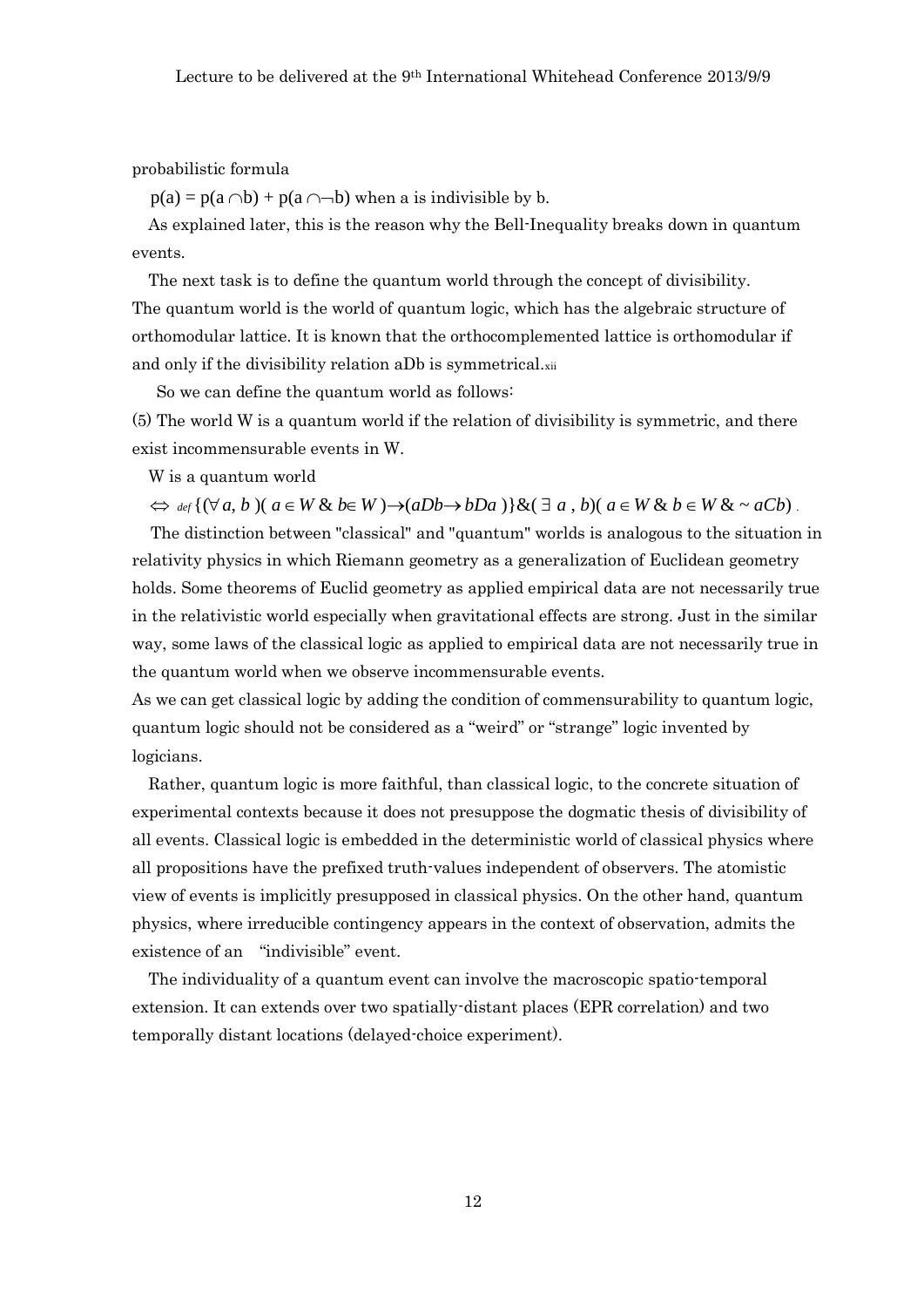#### Appendix Bell's Inequality as an analytical result in the classical world

The experimental test of Bell's Inequality which the French physicist Alain Aspect conducted in 1982 attracted the attention of those who were interested in philosophical problems of quantum physics. This experiment manifested one of the most paradoxical characteristics of quantum system, namely the non-separability of two contingent events, concerning the correlation of polarized photon pairs at a distance. Both philosophers and physicists were reminded of the celebrated debate between Bohr and Einstein about the completeness of quantum mechanics in the 1930s. The imaginary experiment, which Einstein used in his polemics against the alleged completeness of quantum mechanics, became a real one through the progress of technology. The combination of conceptual analysis and experimental tests revived the controversy about the philosophical status of quantum physics in the new light.

The test of Bell's theorem became a starting point for refreshed research into the nature of quantum events.

In this section I will deduce the generalized Bell Inequality as an analytical (necessary) result in the classical world which I have defined in the previous section. The classical assumption about the "divisibility" of an event into the atomic components causes Bell's inequality. We need only an elementary theory of probability and information, and not any additional physical knowledge to derive Bell's inequality. xiii

Suppose that  $A = \{a_i\}, B = \{b_i\}$  are two logical spectra, e.g., the set of observable values in physical experiments.

According to the information theory, if we measure A and B, and get the value  $a_i$  and  $b_j$ , the newly acquired information is

 $I(a_i) = -\log p(a_i)$   $I(b_j) = -\log p(b_i)$ The joint information of  $a$  *i* and  $b_j$  is

 $I(a \cap b) = -\log p(a \cap b)$ 

Similarly, the conditional information of  $a_i$  *given*  $b_j$  is

$$
I(a_i | b_j) = -\log p(a_i | b_j)
$$

According to Bayes's Theorem,

$$
I(a_i \cap b_j) = I(a_i | b_j) + I(b_j) = I(b_j | a_i) + I(a_i)
$$

The mean value of information of A and B is, respectively,

$$
H(A) = \sum_{i} p(a_i) I(a_i) \qquad H(B) = \sum_{j} p(b_j) I(b_j)
$$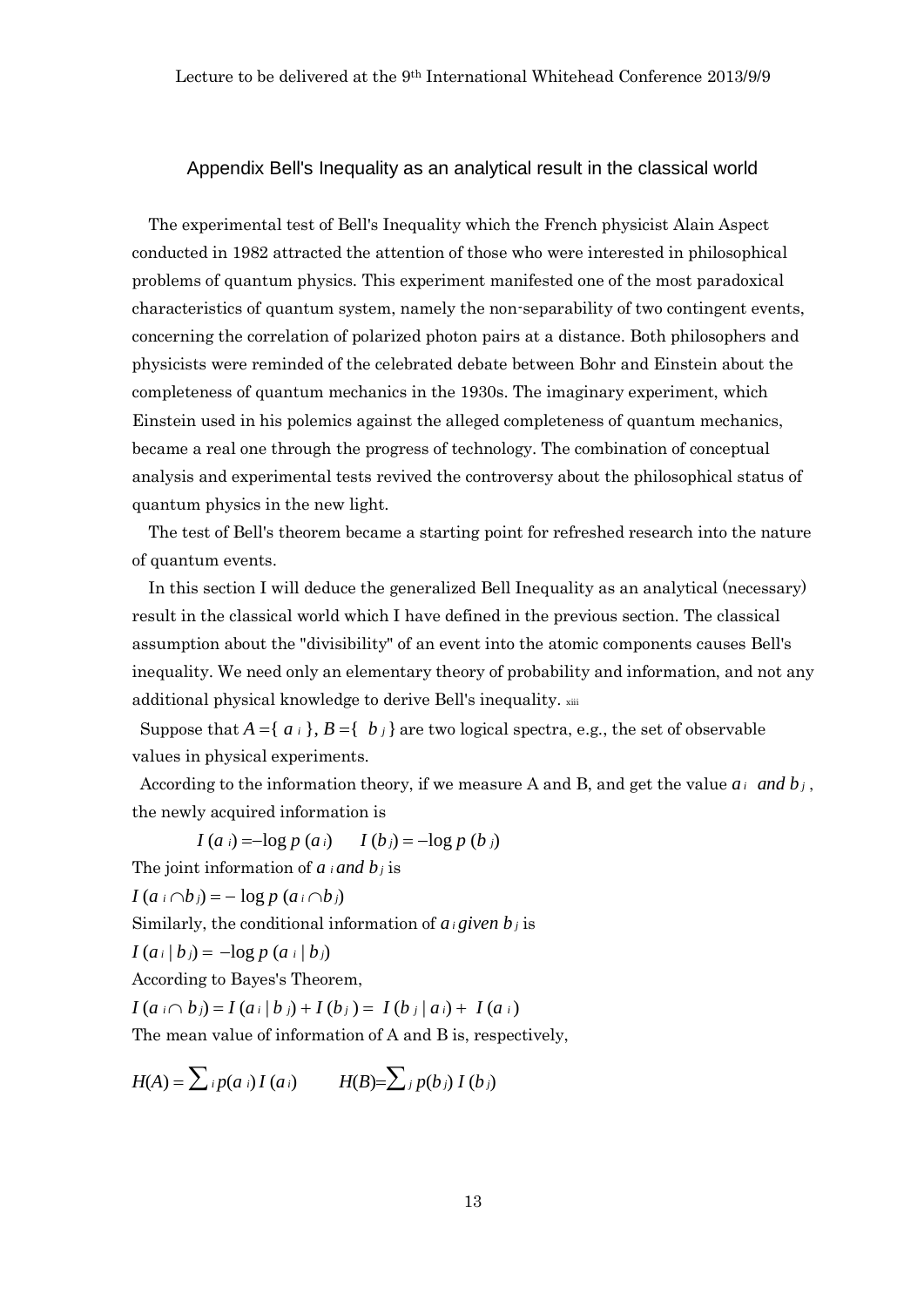Let the expectation of the joint information of  $(A \text{ and } B)$  be  $H(A \cap B)$ 

$$
H(A \cap B) = \sum_{i,j} p(a_i \cap b_j) I(a_i \cap b_j)
$$

The conditional information of A given  $b_i$  is

$$
H(A | bj) = \sum_{i} H(a_{i} | b_{j}) = \sum_{i} p(a_{i} | b_{j}) I(a_{i} | b_{j})
$$

The conditional information of A given B is the mean value of  $H(A | b_i)$ 

$$
H(A | B) = \sum_{j} p (b_j) H(A | b_j) = \sum_{i} p (a_i \cap b_j) I(a_i | b_j)
$$

The new formulation of Bayes's theorem is

$$
H(A \cap B) = H(A | B) + H(B) = H(B | A) + H(A)
$$

Let  $I(a_i; b_j)$  be the correlation information between  $a_i$  and  $b_j$ 

 $I(a_i; b_i) = I(a_i) - I(a_i | b_i) = I(b_i) - I(b_i | a_i)$ 

Though the value of this correlation information may be positive or negative,

its mean value must be non-negative according to Gibb's theorem.xiv

$$
H(A; B) = \sum_{i,j} p(a_i \cap b_j) I(a_i; b_j) = \sum_{j} p(b_j) (p(a_i | b_j) \log (\sum p(a_i | b_j) / p(a_i)) \ge 0
$$

So we can get the fundamental inequality

 $H(A | B) \leq H(A) \leq H(A \cap B)$ 

Now we can deduce the generalized Bell Inequality from (6)

Suppose  $\alpha$  and  $\beta$  are two separated physical systems.  $\alpha$  has two logical spectra A and  $A'$ .  $\beta$  has also two logical spectra B and B'.

Let  $a_i$ ,  $a^i$ ,  $b_j$ ,  $b^i$ , be discrete observable values of A, A', B, and B'.

In the classical world where all events are divisible with each other, there exists the joint probability for every possible combination such as  $p(a_i \cap a' \times b_j \cap b' \in I)$ .

So we can generalize the fundamental inequality (6) as follows:

 $H(A \cap B') \leq H(A \cap B \cap A' \cap B') = H(A \mid B \cap A' \cap B') + H(B \mid A' \cap B') + H(A' \mid B) + H(B')$  $\text{Using } H(A \mid B \cap A' \cap B') \leq H(A \mid B), \quad H(B \mid A' \cap B') \leq H(B \mid A')$ ,

we subtract  $H(B')$  from both sides of  $(7)$ , and get the generalized Bell Inequality as follows:  $H(A | B') \leq H(A | B) + H(B | A') + H(A | B')$ 

We can rewrite (8) in the symmetrical form by using the concept of information distance introduced by Schumacher.xv

Defining the information distance  $d(A,B)$  between A and B as  $d(A,B) = H(A \mid B) + H(B \mid A)$ , we get the symmetrical representation of the generalized Bell inequality.

(9) Bell-2:  $d(A,B') \leq d(A,B) + d(B,A') + d(A',B')$ 

Note that the inequality (7) presupposes "commensurability" between A and A' and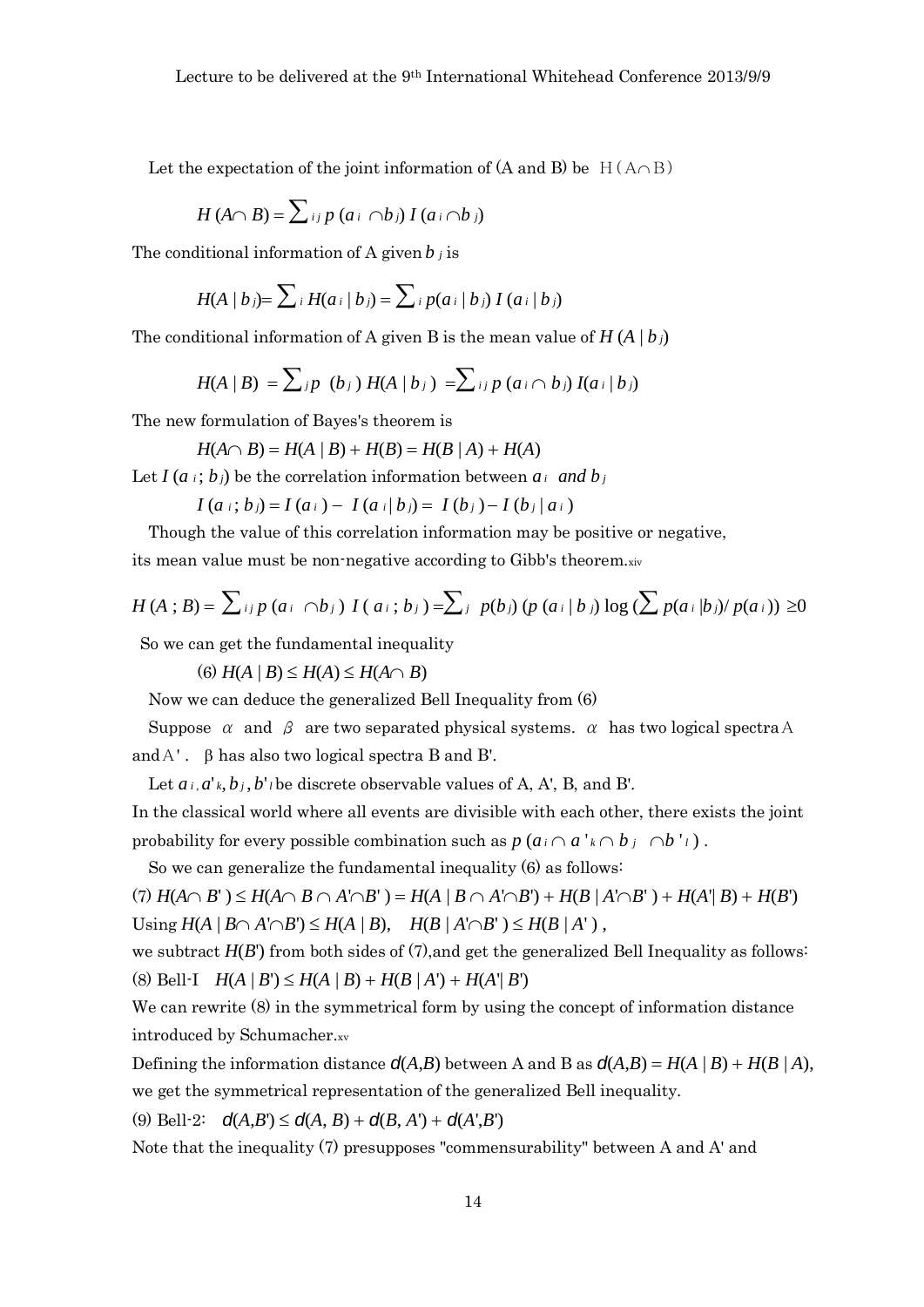between B and B'. So this inequality lost its meaning in the case of incommensurable observables.

On the other hand, the inequality (8) is meaningful in the quantum world because only commensurable pairs of observables (A and B) ,(A and B'), (A'and B), and (A' and B') appear.

So we can empirically test the Bell inequality (8) to decide whether our world is classical or not. The result of empirical test by Aspect and others clearly shows that the Bell Inequality does not hold. This experiment is analogous to the "crucial" experiments of genneral theory of relativity which tell us that our world is non-Euclidian, i.e. not "flat" space-time. There is an experimentally testified sense in which we say that our world is not a classical world.

Then what about the "completeness" of quantum physics against which Einstein protested? Does the disconfirmation of the Bell Inequality prove the "completeness" of quantum physics? As I agrued elsewherexvi, the valid conclusion of EPR arguments and Bell's theorem, even if we accept classical presuppositions, is the non-locality of an indivisible quantum event and not the "incompleteness" of quantum physics. Einstein's concept of "completeness" of a physical theory implicitly presupposes the classical world where the relation of divisibility holds. In the quantum world where incommensurable (not mutually divisible) events exist, the very concept of "completeness" does not hold.

Therefore, we must say that quantum physics is neither incomplete nor complete in the classical sense.

#### References

#### <sup>i</sup>PR283

ii Christian, William A., An Interpretation of Whitehead's Metaphysics,

iii Hartshorne, Charles, "Whitehead and Ordinary Language" , Chapter 12 of Whitehead's Philosophy, the University of Nebraska Press, 1972.

iv Ford, Lewis S., The Emergence of Whitehead's Metaphysics:19925-1929, SUNY,1984

 $\rm{v}$  Heisenberg, Werner, The Physical Principles of the Quantum Theory, p.20, 1930, the University of Chicago Press

vi Einstein, Albert, with Tolman, Richard C., and Podolsky, Boris, "Knowledge of Past and Future in Quantum Mechanics", Physical Review, 37,pp.780-81, 1931

vii Wheeler, John A., "Law without Law" in Quantum Theory and Measurement(QTM),

edited by John Archibald Wheeler and Wojciech Fuber Zurek, Princeton Series in Physics, 1983,pp.182-213.

viii Wheeler, John A., op. cit. p.194